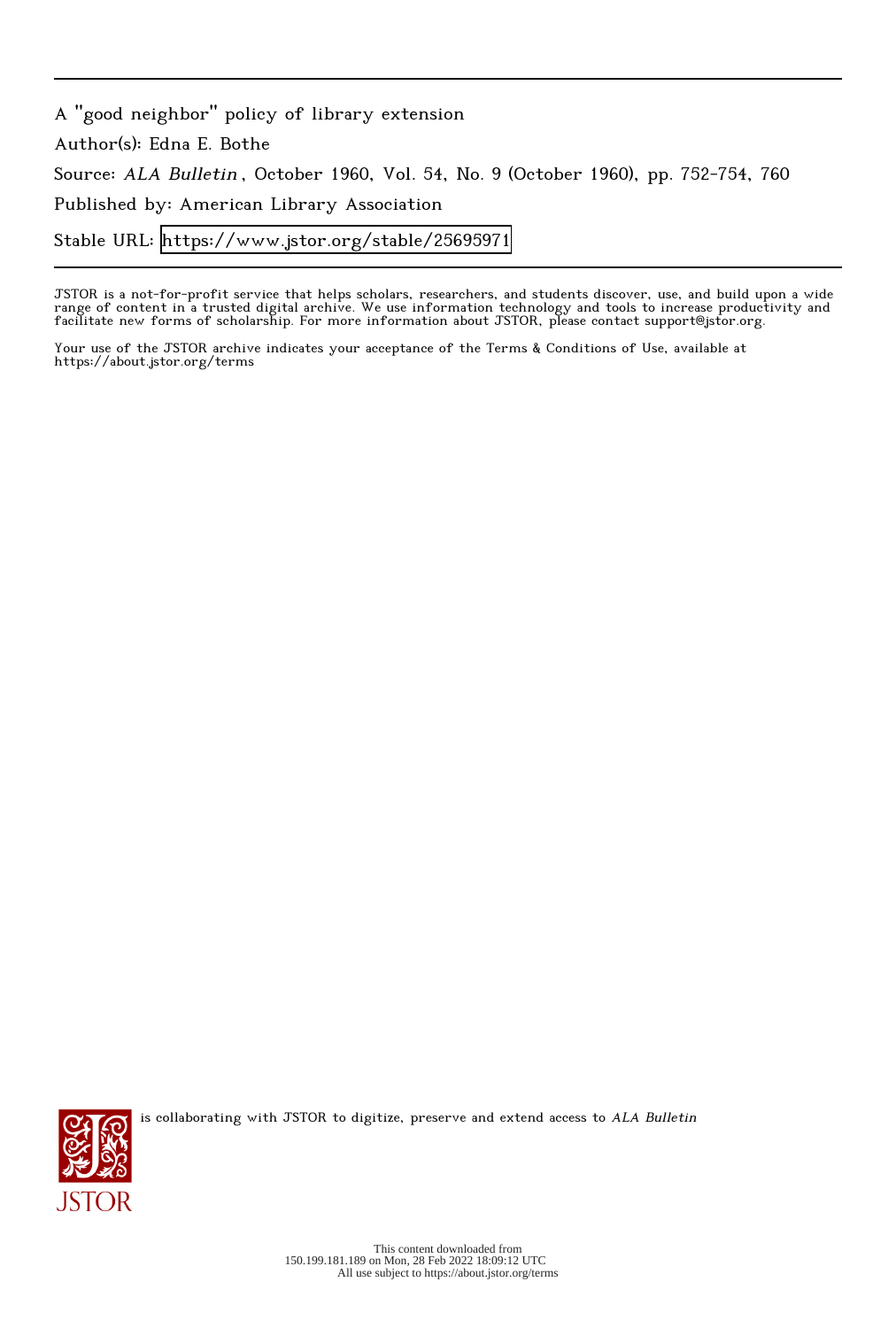# A "good neighbor" policy of library extension

# by Edna E. Bothe

When a state library consultant in Missouri<br>suggested to the members of a regional library board representing two small Ozark counties that a third adjoining county which had no library service be invited to join the region, she met with some opposition. After all, they had only recently taken a first step when they signed a contract to operate a joint service. "Isn't it possible that the area will become too large?" "Wouldn't our two counbecome too large? Wouldn't our two coun ties receive less service if we added a third?" Behind the questions and remarks the consult-<br>ant could almost hear them saying, "After all, what do these state people think? We let them talk us into this regional business, and it's been difficult enough to explain the advantages to our county officials and many others. Of course, we do appreciate the additional state funds that helped us get started, and we state funds that helped us get started, and we do know that we have better service as a region than we could have as separate county libraries. But it's expecting too much to add another county so soon."<br>These were unvoiced feelings which she

These were unvoiced feelings which she could read in the faces of the ten very sincere and conscientious board members. Quickly she decided that these counties were not ready. and that the approach would have to be more gradual. They must get used to the idea first.

She sensed that they did want to be cooperative, as was shown by the next question: "Just tive, as was shown by the next question.  $\frac{1}{1}$  using  $\frac{1}{1}$ what did you have in mind that we should do?"

She explained that the state library demonstration bookmobile in an adjoining county was serving a community which required a long drive from headquarters. "Your bookmobile," she said, "is serving a community only five miles from this point. The reverse is true in another part of your regional library servin another part of your regional library serv-<br> $\begin{bmatrix} 1 & 1 & 1 & 1 \\ 0 & 1 & 1 & 1 \end{bmatrix}$  ice area. Could your bookmobile serve the community in X county which we are serving and our state bookmobile serve a community in your area more easily reached by us?"

 Miss Bothe is director of field services, Mis souri State Library, Jefferson City.

 "Well, that sounds reasonable enough," one board member said.<br>"Why." said another. "I think that would

just be being a good neighbor."

So by a small concrete example and a first step in cooperation, the fear of attempting something new and of effecting greater change is broken down. By appealing to natural qualities of neighborliness and good will and by demonstrating that cooperation is practical and profitable, citizens of an area become convinced that larger units of library service in the form of a regional or multicounty library system produce results in the form of brary system produce results in the form of the best library service at the least cost to the taxpayers.

## REGIONAL LIBRARIES IN MISSOURI

The Missouri State Library has been con-<br>ducting a regional bookmobile demonstraducting a regional bookmobile demonstration tion service since 1951. There are now in operation in the state eleven regional (multi-<br>county) libraries comprising a total of 31 county) initiaties comprising a total of  $31$  counties. These vary from two to four counties formed are still too small and have inad quate resources to meet standards of good<br>library service. It was because of this fact and because of the scarcity of professional librarians with administrative ability that the idea of the locally administered library demidea of the locally administered library demonstration onstration was added to the Missouri Plan under the provisions of the federal Library

Services Act.<br>In many instances counties adjacent to those having regional library service are already "good neighbors" in that they are in the same trade area and have many factors in common such as industry, agriculture, and transportation and communication facilities. Extending already established library service to a neighboring unserved county is a logical, practical, economical, and efficient method of improving existing library service and extend improving existing library service and extend ing instary service to unserved areas. This true, however, only when the established serv

## ALA Bulletin October 1960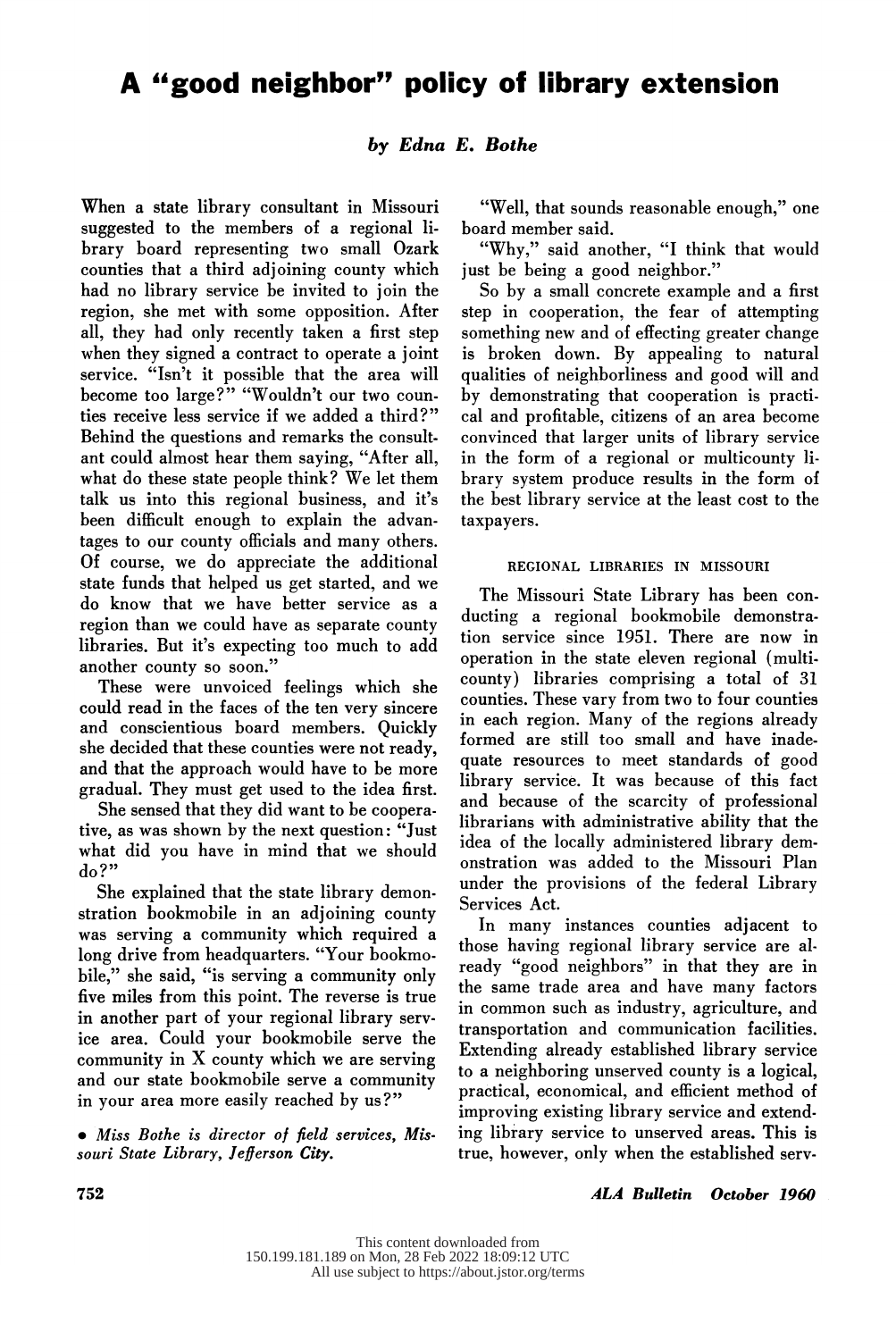ice is providing reasonably adequate service to its own taxed district.

For this reason a regional library wishing<br>to conduct a demonstration in a neighboring unserved county must first meet certain standards in order to qualify for funds. Not only ards in order to quality for funds. Not only must the administrative librarian of the re gion be professionally trained and experi professional librarian for giving bookmobile professional librarian for giving bookmobile service to the rural areas of the neighboring county. This librarian must spend most of librarians and library boards. There must be regularly scheduled and publicized bookmobile regularly scheduled and publicized bookmobile visits to all communities in the county. The demonstrating library's book and audiovisual collections must be sufficient to meet the needs of the existing region and, with<br>augmentation from grant funds, the needs augmentation from grant funds, the needs of the demonstration area. Services must be provided for groups and organizations, pro program for children, and supplementary and advisory services must be provided to com advisory services must be provided to com munity indicates in the unserved demonstra-

tion area.<br>The initial step toward a demonstration may be in the form of a request to the state library for library service, from groups or individuals in an unserved county (which, as noted above, may already have community libraries). If a regional library service area adjoins the county, its librarian and board are informed of the request, and their attention is called to the possibility of a locally tion is called to the possibility of a local administered demonstration and the available bility of funds to finance it. In other cases,<br>a regional library which is interested in strengthening its own services by extending them to an adjoining county or counties requests information or applies to the state library. A consultant from the state library then surveys the proposed demonstration county to surveys the proposed demonstration count  $\frac{d}{dx}$  discover possible interest and to determine feasibility of a demonstration.

# DEVELOPING THE PLAN

The promotion of interest and demand for<br>service in the proposed demonstration area proceed simultaneously with the development of a detailed demonstration plan by the liof a detailed demonstration plan by the brarian and board of the regional library,

 working with the state library consultant. The of the proposed demonstration area to the regional library will strengthen and improve services throughout the region. It includes an itemized budget showing the costs of the proposed demonstration. This must be based on posed demonstration. This must be based on the estimated annual income realizable from a tax levy on the demonstration area. It also for at least two years after the demonstration period. This is accompanied by a revised overall service plan for a region including the proposed demonstration area. The regional proposed demonstration area. The regional library board then formally adopts the dem onstration plan.<br>In the meantime the state library consultant

has scheduled a county-wide meeting in the proposed demonstration county to which representatives from all communities and organizations in the county have been invited.  $\rm\overline{M}$ anv personal contacts by both the consultant and the librarian of the regional library have been made. Both attend this meeting and explain the proposed demonstration plan. Members of the group are encouraged to ask questions which usually result in the one importions which usually result in the one important  $\frac{1}{2}$  tant question, "How soon can the demonstration" tion start?"

 Missouri State Librarian Paxton Price describes and most other states have a program of spending federal funds directly by the state agency to demonstrate public library service in an unserved demonstrate public library service in an unserved rural area. This is one method which involved only the state library. We have an alternative method at work which has been equally successful in three cases so far-giving federal funds to ful in three cases so  $\text{fa}$  -giving federal funds to  $\text{fa}$ an existing county of regional library that strong enough to handle the job but needs to expanded into more adequate service and size by the addition of a neighboring county or counties. This method merely involves the transfer of funds from our hands to a local library which conducts the demonstration to a neighboring unconducts the demonstration to a neighboring served county or counties. The demonstrate area then becomes accustomed to receiving serv-<br>ice from its neighboring county or regional liice from its neighboring county or regional brary and has no difficulty in making the ment jump when the time arrives for making a decision to align itself in service operations with  $\frac{1}{1}$ neighbor. This last method we call "locally" ministered demonstration."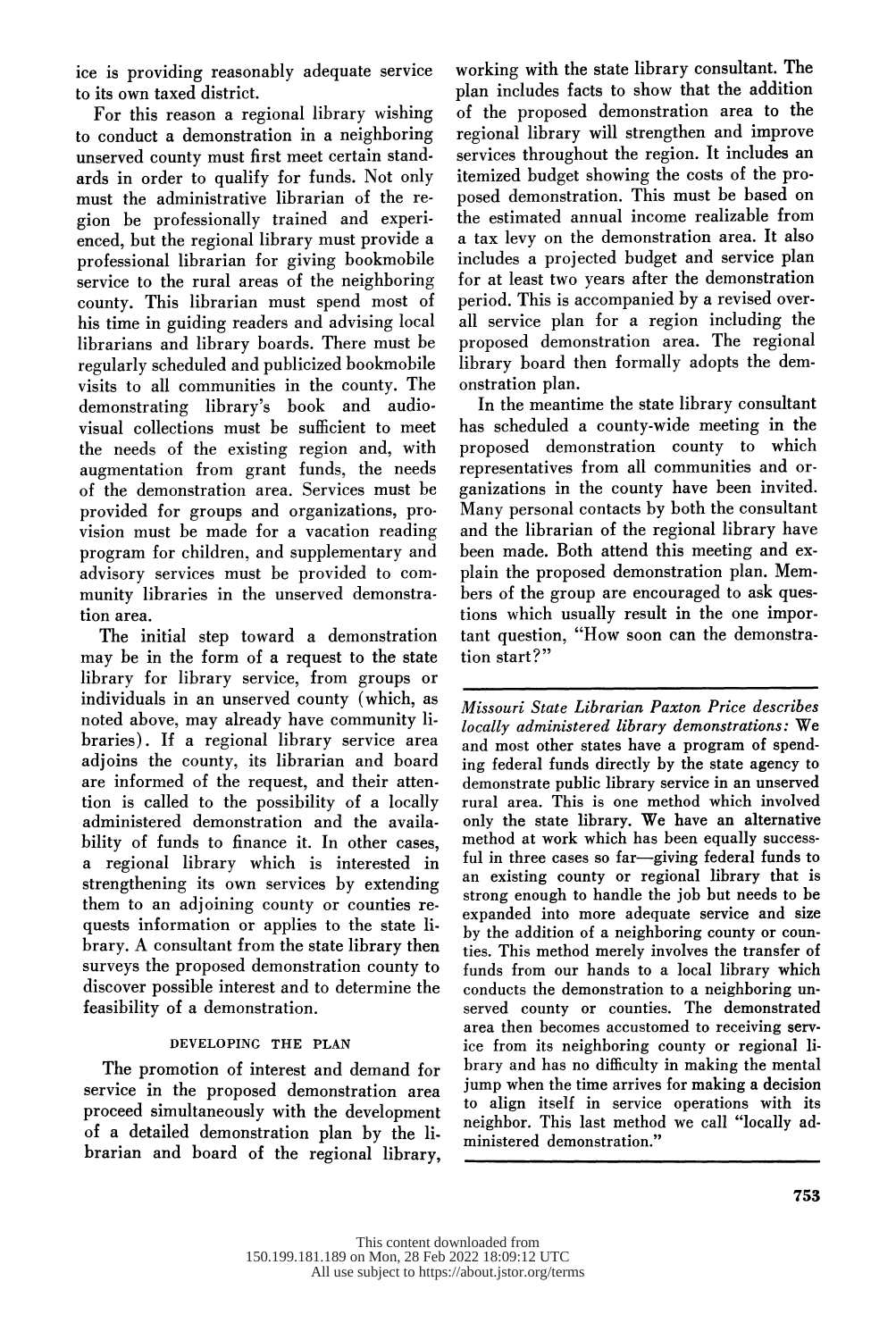The consultant then explains the require-<br>ments. The group must express itself as favorable to and willing to work for passage of a tax levy to support permanent library service. During the demonstration period a citizen committee must assist in publicizing the service. A publicity representative must be selected for each community, who will advertise and work for the use of the service by the people of the community. A county promotion committee must assume the responsibility for securing funds when needed for promotion of a voting campaign for a tax-supported library.

A planning committee is selected from the group to work with the state library consultant and the regional librarian in carrying out the demonstration plan. A formal resolution agreeing to meet the foregoing requirements is then passed by the group.

The Missouri State Library, because of its experience in the establishment of new library service, assumes the responsibility of working with the local promotion committees, explaining legal procedures, suggesting promotion ing legal procedures, suggesting promotion methods, and encouraging citizen activity in support of the project.

#### ADVANTAGES FOR EVERYONE

One of the most satisfying results of the locally administered demonstration plan has been the way in which small community libeen the way in which small community in braries in the demonstration counties have worked with the regional librarians and con the regional librarian, and there is less fear the regional initiatian, and there is less fear of state control. The regional librarian and the community librarian are "neighbors" who<br>plan together the weeding of the collection, the refurnishing of the library to make it more attractive, and the initiation of new methods and ideas. Naturally, the library board is also happy with the new arrangements. Many more happy with the new arrangements. Many more new books, access to the total book and ma terials collection of the region, services such productions which the community libraries productions which the community libraries have never been able to afford before are now available. When the time comes for the demonstration to terminate, the librarian and board are eager for the vote to carry in the county so that they can continue to benefit<br>from the regional service. They know that from the regional service. They know that not only the additional services but the new at

 tractive furniture and equipment will be re moved at the end of the demonstration unless it is brought to a successful conclusion and the to be tax-supported, the librarian and board take the lead in the promotion campaign in take the lead in the promotion campaign in their community in support of the vote for tax

support.<br>Under Missouri law communities having tax-supported libraries are not included in newly established county library districts and therefore do not participate in the vote for tax support. After the county library district is established and the new county library board has ioined the region by contract, the municipal library board may merge its library with the county district and thus become a library service center of the newly expanded regional library. The board and librarian, having been prepared for this step by the demonstration, no longer fear the supervision of the regional librarian nor the dissolution of the present library board. They understand the changes and the advantages to be derived from cooperation.

After a successful demonstration, such as After a successful demonstration, such the three which have been concluded in M souri in the last three years, it is not difficult the region by contract. The state library consultant has only to remind the newly appointed board of what they have already experienced during the demonstration. They realize the advantages in time and money which will result from their request to join their neighboring regional library. Their county officials are also made aware of these facts. During one demonstration representatives of the county committee met regularly with the regional board during the demonstration. When the county joined the region, the members of this liaison group, with one exception, were appointed to the regional board. Under such circumstances, the first meeting of the regional board with its new "good neighbors" as fullfledged members is a happy occasion.

In summary, the advantages of the locally In summary, the advantages of the local administered demonstration plan are

1. Improved service through the establishment a more adequate unit of service with emarge area and increased income.

(Continued on page 760)

754 ALA Bulletin October 1960